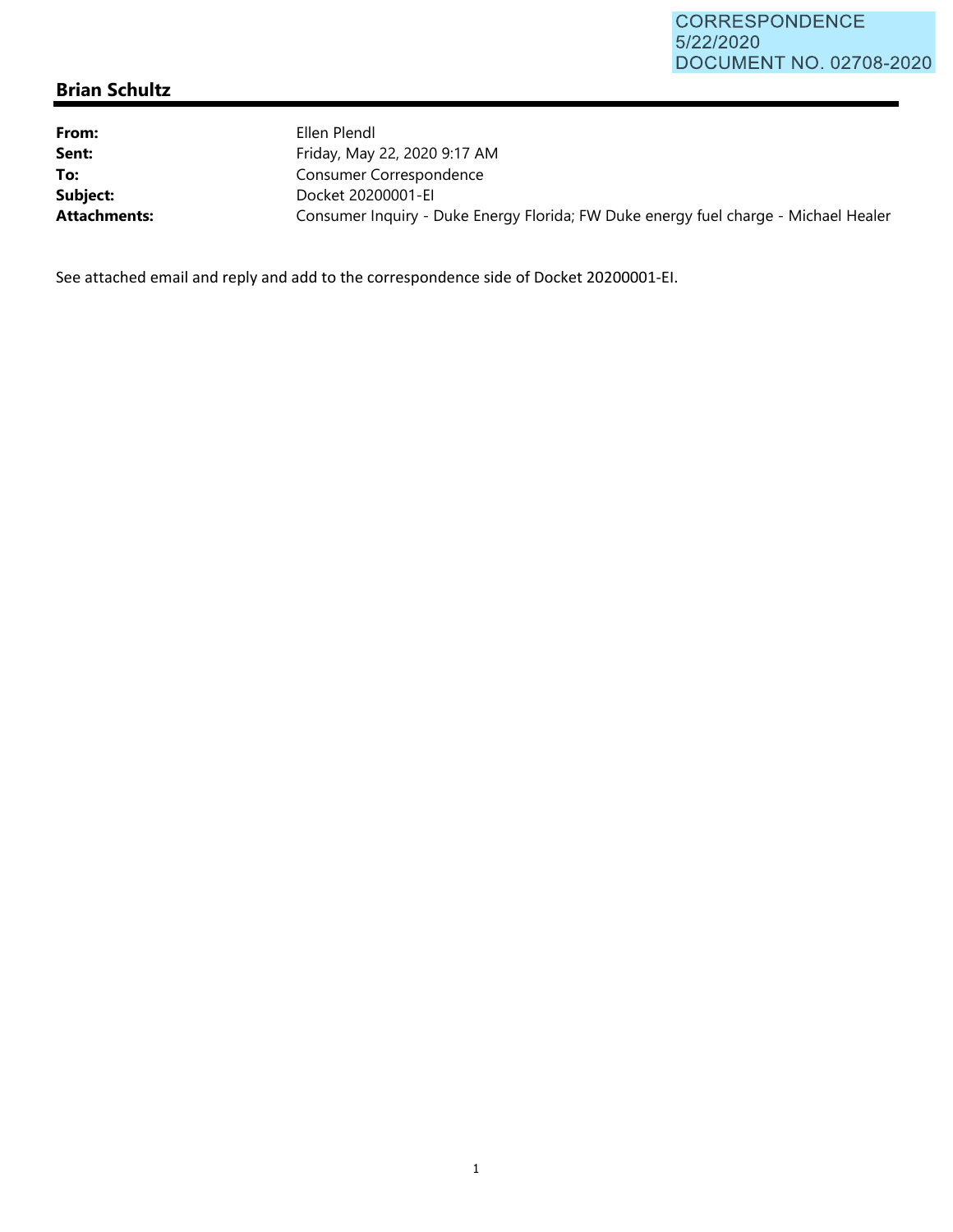## **Brian Schultz**

**From:** Shonna McCray **Sent:** Friday, May 22, 2020 9:16 AM **To:** 'healermj@aol.com' **Subject:** Consumer Inquiry - Duke Energy Florida

Mr. Michael Healer healermj@aol.com

RE: FPSC Inquiry 1337736C

Dear Mr. Healer:

The Governor's office forwarded a copy of your E‐mail regarding Duke Energy Florida (DEF) to the Florida Public Service Commission (FPSC). The FPSC regulates investor‐owned electric, and natural gas utilities throughout the state, and investor‐owned water and wastewater utilities in those counties which have opted to transfer jurisdiction to the FPSC. The FPSC has authority in the telephone industry which is limited to the Lifeline Assistance Program, Florida Relay Service, and pay telephone service. We appreciate the opportunity to respond directly to you.

You expressed a concern about DEF's fuel adjustment charge. A bit of history may be helpful in understanding how fuel rates are set. Originally, fuel costs were included as part of base rates and were not shown separately on the bill. As the price of oil increased dramatically in the 1970's and 1980's, utilities were filing for base rate increases on a yearly basis, simply to recognize the changing fuel costs. Base rate cases are intensive, expensive reviews of a utility's total operations, and take eight months to complete. The Commission decided at that point to require utilities to remove fuel from base rates and to set fuel charges in a separate proceeding. Since the early 1980's fuel has been shown as a separate line item on customers' bills.

Fuel rates are set annually in public hearings before the Commission. Fuel charges are set on a projected basis each November to be effective January of the following year. Therefore, the fuel charge component of your electric bill will increase or decrease in January based on the outcome of this annual hearing (all other things, such as your usage, equal). Utilities are required to file extensive data on their fuel costs, both past and projected. These filings often reach thousands of pages of testimony and exhibits. FPSC staff and interveners spend several months reviewing and questioning the utility on the information presented. Fuel hearings generally have several interveners who may raise any issues they choose. Interveners in the last fuel docket included the Office of Public Counsel (the legislative agency representing consumers such as yourself before the Commission), the Office of the Attorney General, the Florida Retail Federation, Florida Industrial Power Users Group, and the Federal Executive Agencies.

Fuel costs charged to customers include only costs directly associated with the purchase, handling and storing of fuel. The utilities recover only the actual costs incurred and do not earn a return or profit on those costs. During each annual hearing, the utility must justify the costs it has incurred in the prior time period and the costs it expects to incur in the upcoming year. In addition, costs and revenues are "trued up." In the true up process, the revenues collected in the past year are compared to the actual costs incurred. If the company recovered more than its actual costs, that over recovery reduces the costs to be charged for the next year. If the utility under recovers in the prior year, that under recovery is added to the projected fuel cost for the next year.

The price of gas fluctuates almost daily, therefore there are two main reasons why the utility's fuel charge does not reflect short term market fluctuations. First, the utility is responsible for ensuring that enough fuel is available to meet the projected need for power. This may involve a combination of short and long term fuel purchase contracts. The utility must buy its fuel in the open market the same way any other user would. It must accept the terms and prices offered in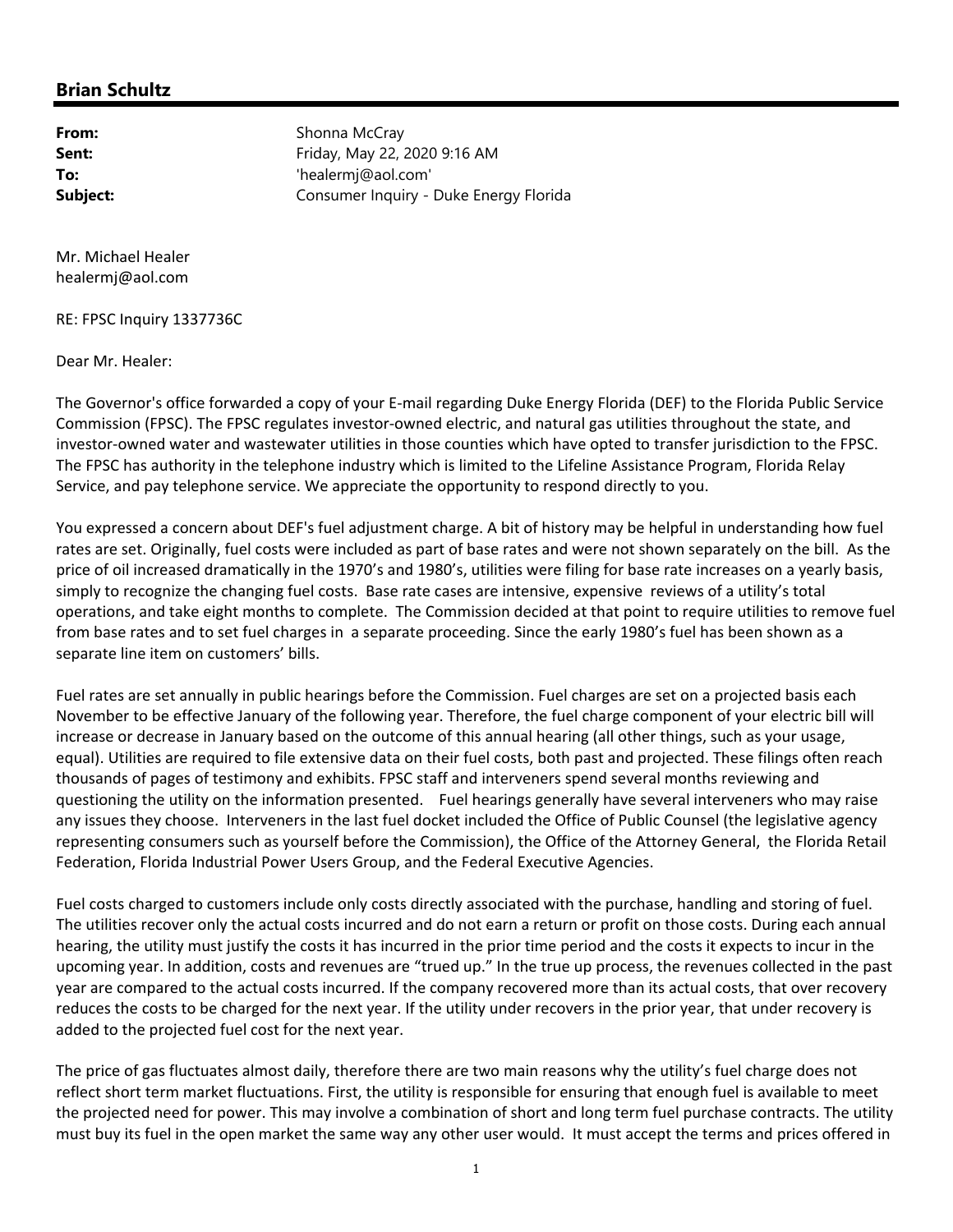the international market at the time it makes its purchases. Second, the true up provision also tempers the total fuel costs recovered from customers. If the utility significantly under recovered in the prior period, that shortfall must be made up in the next period. This can result in what seems like an increase in the cost of fuel when market prices may be declining.

You may review all the information filed for Commission consideration in setting fuel rates by accessing the FPSC website at http://www.floridapsc.com. Under the Dockets and Filings tab at the top of the page, click on Dockets. Type in the docket number 20200001. Click the Search button to the right. Then select Document Filings Index for a list of all filings in the docket. This procedure allows you to view all of the information filed by the utilities and other parties in the fuel cost recovery docket.

On April 28, 2020, the FPSC approved accelerated bill reductions for customers to assist with the economic effects of COVID‐19. DEF customers will receive a one‐time bill reduction in May to reflect over recovery of fuel and capacity cost recovery factors. DEF requested FPSC approval to reduce customer rates mainly to reflect lower projected natural gas prices. The approved adjustments will lower a DEF monthly 1,000‐kilowatt hour (kWh) residential bill to approximately \$102.90, a decrease of \$26.84.

The fuel and capacity cost component of customers' bills is set for each calendar year, but mid‐course corrections are used when a utility's costs increase or decrease significantly in the interim. Under Commission rules, a utility must notify the PSC when it expects an under‐ or over‐recovery greater than 10 percent, although lesser mid‐course corrections are allowed, as in this case during the ongoing COVID‐19 pandemic.

Current fuel factors for the utilities were set by the PSC during the November 2019 cost recovery clause hearing. The next fuel cost adjustment hearing will be held between November 3, 2020 and November 5, 2020. You may watch the hearings when they happen or after they conclude by using the following link:

## http://www.floridapsc.com/Conferences/AudioVideoEventCoverage

We appreciate you sharing your views and will add your comments to Docket 20200001.

If you have any questions, please contact Ellen Plendl at 1‐800‐342‐3552 or by fax at 1‐800‐511‐0809.

Sincerely,

Shonna McCray Regulatory Program Administrator Florida Public Service Commission 1‐800‐342‐3552